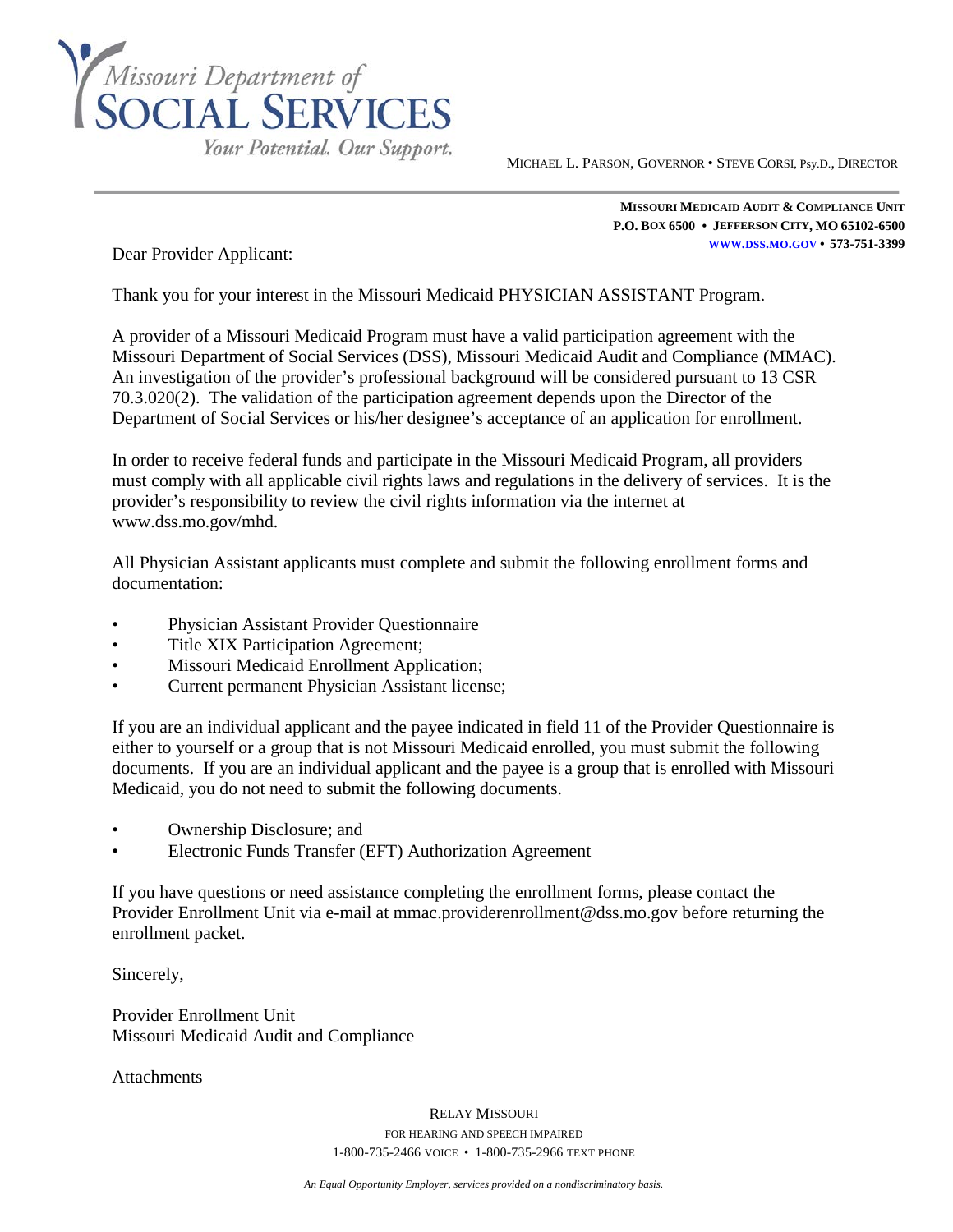## **General Information for Enrolling With Missouri Medicaid**

### **Keep for Future Information**

Each provider application is reviewed as a new provider and must go through the same audit process even though a provider record may already exist for another location or provider type.

Review your completed packet to ensure all fields are completed, all forms are included and all required documents are included to avoid delays or the application being rejected.

Your application will be processed in the date order received by the Provider Enrollment Unit (PEU). The PEU is allowed 90 days from the application receipt date to either approve or deny an application.

### **Enrollment Forms**

When completing the enrollment forms,

- make sure fields 11 and 13 of the Provider Questionnaire are completed correctly. For IRS purposes, the payment name in field 11 must be completed with the exact name associated with the Federal Employer Tax ID number or Social Security Number indicated in field 13. This is also how 1099s will be issued at the end of the calendar year.
- All forms must be signed by the person indicated on the Title XIX Provider Participation Agreement.
- All required documents, as indicated on the enclosed enrollment letter, must be included.
- ALL applicable questions on the Enrollment Application must be completed.
- If service has already been provided to a Medicaid fee-for-service recipient and backdating is necessary, indicate the requested date in question 16 on the Enrollment Application and supply the requested information.

If your application is approved, notification stating the approved provider's name, address, NPI and effective date will be e-mailed to the e-mail address of the Contact Person indicated on the Enrollment Application. Provider information is confidential. It is the provider's responsibility to notify their biller of their NPI and any other information contained in the e-mail as well as any necessary claim filing instructions.

### **Out-of-State Provider Enrollment**

Missouri Medicaid participants are required to obtain services from Missouri or bordering state providers unless one of the below specific requirements is met. Submitting an enrollment application does not guarantee enrollment and being enrolled does not guarantee reimbursement.

If a claim DOES NOT meet one of the specific conditions listed below, the participant is responsible for the services and enrollment is not granted. If the claim DOES meet one of the specific conditions, you must submit the appropriate enrollment application.

Specific conditions for out-of-state state providers:

- If a Mo HealthNet participant is outside the state of Missouri and requires services, Missouri Medicaid will *consider* enrollment of the out-of-state provider and *consider* reimbursement for the services if one of the following conditions is met.
	- Services were a result of a MEDICAL EMERGENCY, including ambulance. Emergency services are defined as those services provided in a hospital, clinic, office or other facility that is equipped to furnish the required care, after sudden onset of medical condition manifesting itself by acute symptoms of sufficient severity (including severe pain) that the absence of *immediate* medical attention could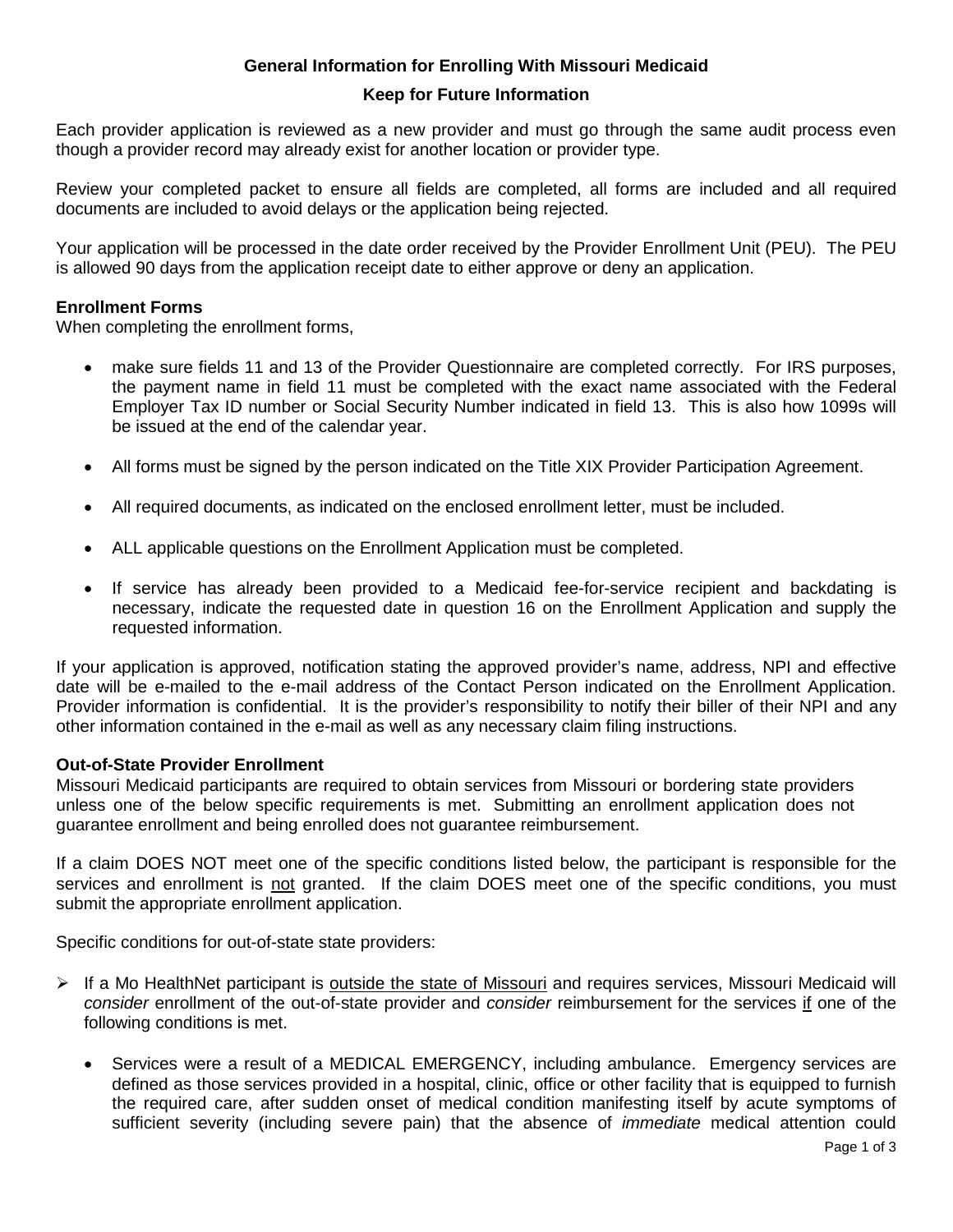reasonably be expected to result in (a) placing the patient health in serious jeopardy; (b) serious impairment to bodily functions; or a serious dysfunction of any body organ or part. For a determination if the services meet the medical emergency criteria, you must submit a request for determination with all records and documentation regarding the services provided to:

MO HealthNet Division – Provider Education PO Box 6500 Jefferson City, MO 65109

If the MO HealthNet Division (MHD) determines the services provided are eligible for reimbursement, they will send you an approval letter. You must submit a copy of the MHD approval letter with your enrollment application.

- Services were provided to a MEDICARE/MO HEALTHNET PARTICIPANT with Medicare as primary payor. Include a note with your enrollment application indicating the enrollment is for Medicare crossover claims.
- Provider of service is located in a *STATE BORDERING THE STATE OF MISSOURI.* Services which routinely require prior authorization or have other limitations continue to require prior authorization and be subject to established limitations, policies and procedures applicable to the Missouri Medicaid programs.
- Services were provided to a FOSTER CARE CHILD not residing in Missouri. Include with your enrollment application the name and DCN of the child.
- Services were provided by an *INDEPENDENT LAB.*
- Services were *PRIOR AUTHORIZED* by the Missouri State consultant. Include with your enrollment application an explanation of the prior authorization including the Missouri participant's name and DCN.
- $\triangleright$  If a MO HealthNet participant is in Missouri and receives services from an out-of-state provider, Missouri Medicaid will *consider* enrollment of the out-of-state provider and *consider* reimbursement for the services **if** one of the following conditions is met.
	- Medicare coinsurance and/or deductible amounts on covered services are provided to participants who have both Missouri Medicaid and Medicare.
	- The item/services needed are not available in Missouri or a bordering state of Missouri. If prior authorization is approved and reimbursement is received for equipment, supplies, or services for a MO HealthNet participant who is not Medicare eligible, or for services that are available in Missouri or a bordering state, reimbursement may be recouped on any amounts paid.

If prior authorization is approved and reimbursement is received for equipment, supplies, or services for a MO HealthNet participant who does not meet one of the above conditions, reimbursement may be recouped on any amounts paid.

If a participant is enrolled with a Missouri MC+ health plan on the date(s) of service provided, the provider must contact the MC+ health plan concerning the services. It is not necessary to enroll with MO HealthNet unless the services are for participants who ARE NOT enrolled with a Managed Care Health Plan and one of the conditions stated above is met.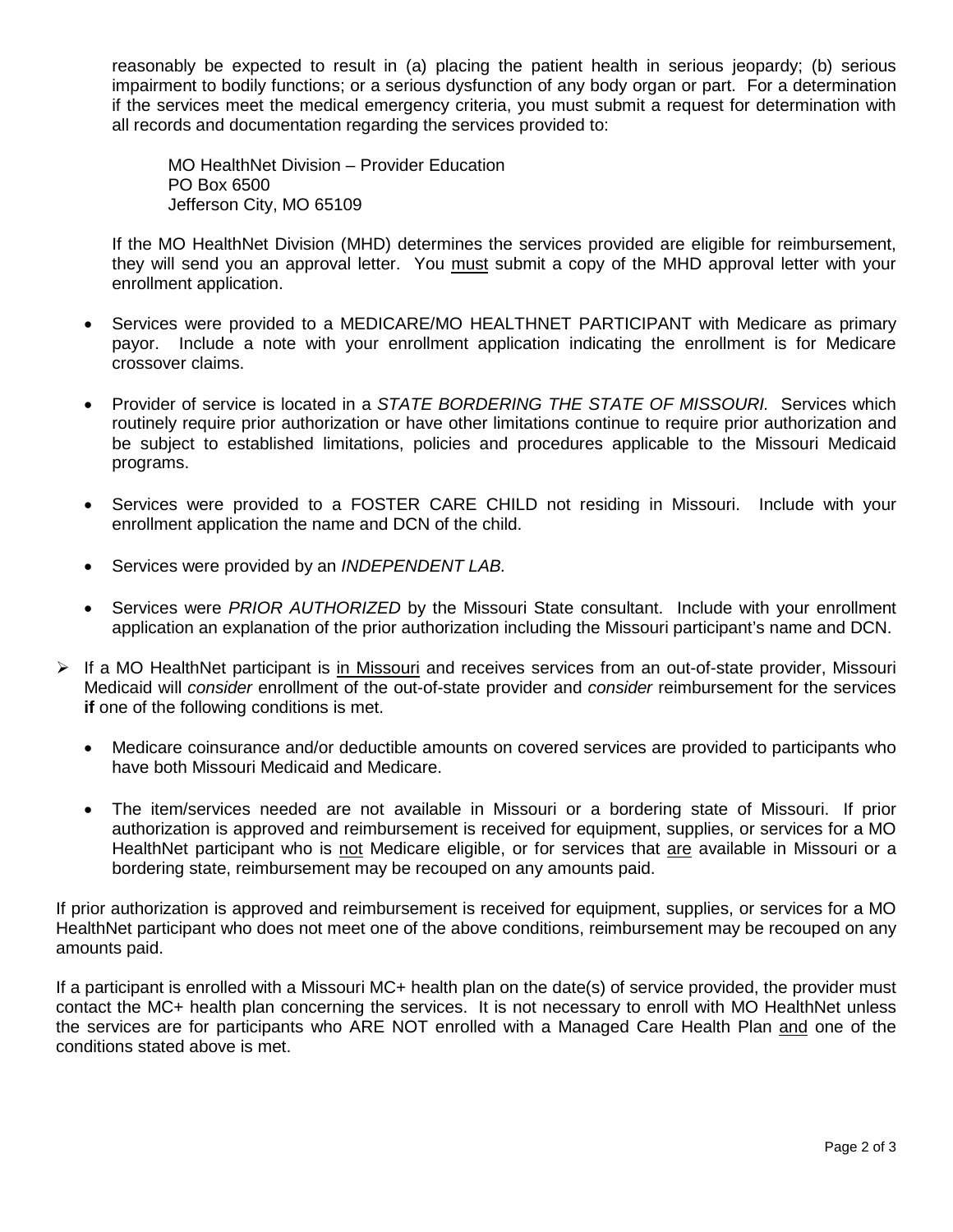### **Change of Information**

Once a provider enrollment record is established, any future changes in your provider record must be reported on the Provider Update Request form available at [http://mmac.mo.gov/providers/provider-enrollment/provider](http://mmac.mo.gov/providers/provider-enrollment/provider-enrollment-forms/)[enrollment-forms/.](http://mmac.mo.gov/providers/provider-enrollment/provider-enrollment-forms/) Be sure to complete all fields in Sections I and II of the form and sign the second page.

If the provider is licensed or certified by another state agency such as the Department of Health and Senior Services, Department of Mental Health, or Medicare, that agency must approve the change(s) prior to PEU approval.

New provider records are not created for any type of changes, including change of ownership. If a new provider record is created in error due to change information being withheld at the time of application, the new provider record is made inactive, the original provider record is updated, and you may be subject to sanctions.

### **Reimbursement**

Payments go to the provider currently indicated on the Provider Enrollment Master File at the time the claim is processed. The provider is responsible for, but not limited to, separating dates of service and payments, resubmitting denials, and submitting paper crossover claims for any Medicare/Medicaid services that do not crossover electronically, before and after the change is made to the Provider Enrollment Master File.

### **Backdating and Claim Submission**

If backdating the enrollment effective date is granted, this does not suspend the timely filing requirement for any claims, nor does it guarantee payment. Claims submitted after backdating the effective date and denied for timely filing, are not considered for reimbursement. An original claim must be received by the state agency within 12 months (365 days) from the date of service. Medicare crossover claims must be received within 12 months from the date of service or 6 months from the date of Medicare's notice of disposition.

### **Questions**

Information regarding Missouri Medicaid Audit and Compliance is available at [www.mmac.mo.gov.](http://www.mmac.mo.gov/) For questions regarding enrollment, please contact PEU at [mmac.providerenrollment@dss.mo.gov.](mailto:mmac.providerenrollment@dss.mo.gov)

For questions regarding Missouri Medicaid programs, you may contact the MO HealthNet Division.

- Provider Communications Unit at 573/751-2896 for billing questions.
- Provider Education Representative at 573/751-6683 for training information.
- Provider Manuals available at http://manuals.momed.com/manuals/.
- Website at [www.dss.mo.gov/mhd](http://www.dss.mo.gov/mhd)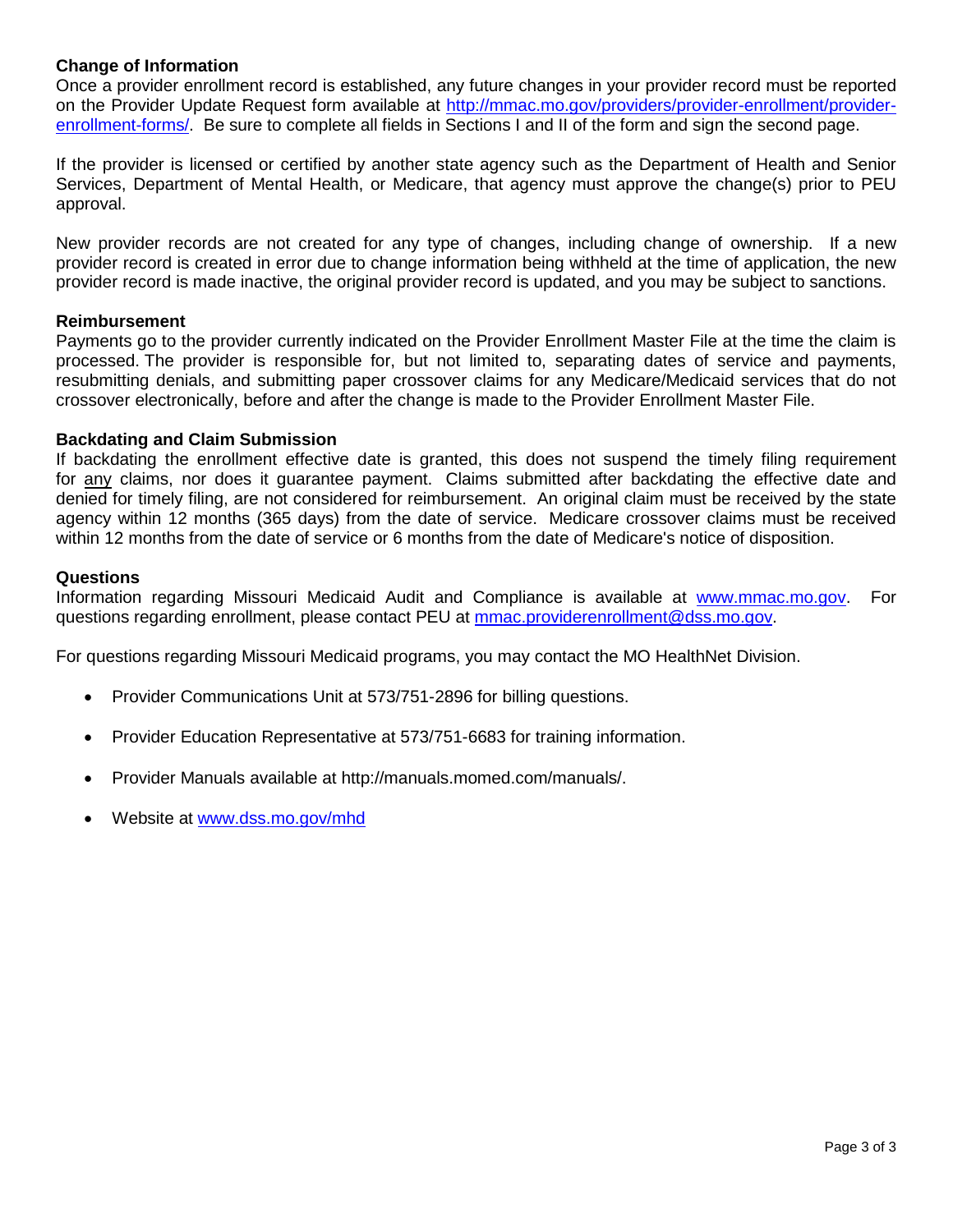## **Tax Identification Number Information**

**AVOID PROBLEMS** – use your correct name and number (this information is excerpted from a December 1993 IRS Alert)

# **MEDICAL SERVICE PROVIDERS HAVE HIGH RATE OF ERRORS**

If you are a medical service provider, double-check the name and taxpayer identification number (TIN) you give to organizations paying you for services (payers). These payers such as insurance companies must send your name, TIN and amount of payment to the Internal Revenue Service. The IRS has found that a high rate of name and taxpayer identification numbers of medical service providers do not match the name and TIN combinations in IRS records. (For individuals, the TIN is the social security number (SSN); for corporations, partnerships and similar entities, the TIN is the employer identification number (EIN).

## **MISTAKES MAY CAUSE WITHHOLDINGS FROM YOUR PAY**

When there is a name/number mismatch, IRS alerts the payer and the payer attempts to correct the information. The payer sends you a Form W-9, Request for Taxpayer Identification Number and Certification, or similar form to verify your correct name and TIN. If you fail to respond or supply the correct information, the payer must withhold federal income tax at a rate of 28 percent ("backup withholding") from your payments.

## **AVOID BACKUP WITHHOLDING**

A good way to check the name and TIN you are giving to payers is to look at your medical service invoice. Payers generally use the information on the invoice in their reports to IRS. Make sure you are not making any of these common mistakes:

- **D/B/A foibles** You are a sole proprietor using your "doing business as" (d/b/a/) name with your SSN or the EIN of your sole proprietorship. A sole proprietorship must always put his/her name first, the d/b/a name be listed second.
- **Name Changes** You change your business name and fail to notify the IRS. Since you are still using the old TIN, your new name will cause a mismatch with IRS records.
- **SSN Only for Humans** You are a partnership, corporation, hospital or clinic and you are using an individual medical provider's SSN. You should use the EIN of the partnership, corporation, hospital or clinic. Only use a SSN with an individual's name. –OR-
- **You are an individual medical provider who should be using your SSN**, but, instead you are using the EIN of the partnership, corporation, hospital or clinic of which you are a member. You should always use your SSN in combination with your name.
- **EIN Mix-ups –** You are an operating unit of a larger business entity and you are using your name with the EIN of the business entity. For example, you are Meadowview Hospital, an operating unit of Healthcare, Inc. You are using your name with the EIN of Healthcare, Inc. This will cause a mismatch with IRS records. You should apply for your own EIN or use the name Healthcare, Inc. **–OR-**
- **You are identifying your business with initials instead of your complete name.** For example, you originally obtained your EIN under the business name Immediate Care Clinic, P.C., but lately you've been using the initials ICC with your EIN. This will cause a mismatch of your name and EIN with IRS records. You should use your complete name. **–OR-**
- **You are a medical specialist group practicing at a hospital and you are using the EIN of the hospital.** For example, you are Orthopedic Group of Metropolis practicing at Metropolis General Hospital. You are using your name, Orthopedic Group of Metropolis, with the EIN of the hospital. You should be using your own EIN, or hospital as payment name.
- **Check with your Collection Agency**  Your collection agency is using its own name and your TIN. The agency should use either its name with its TIN or your name with your TIN.

**HELP IS AVAILABLE.** If you think you are using an incorrect name and TIN combination, IRS can help. Call 800-829-1040.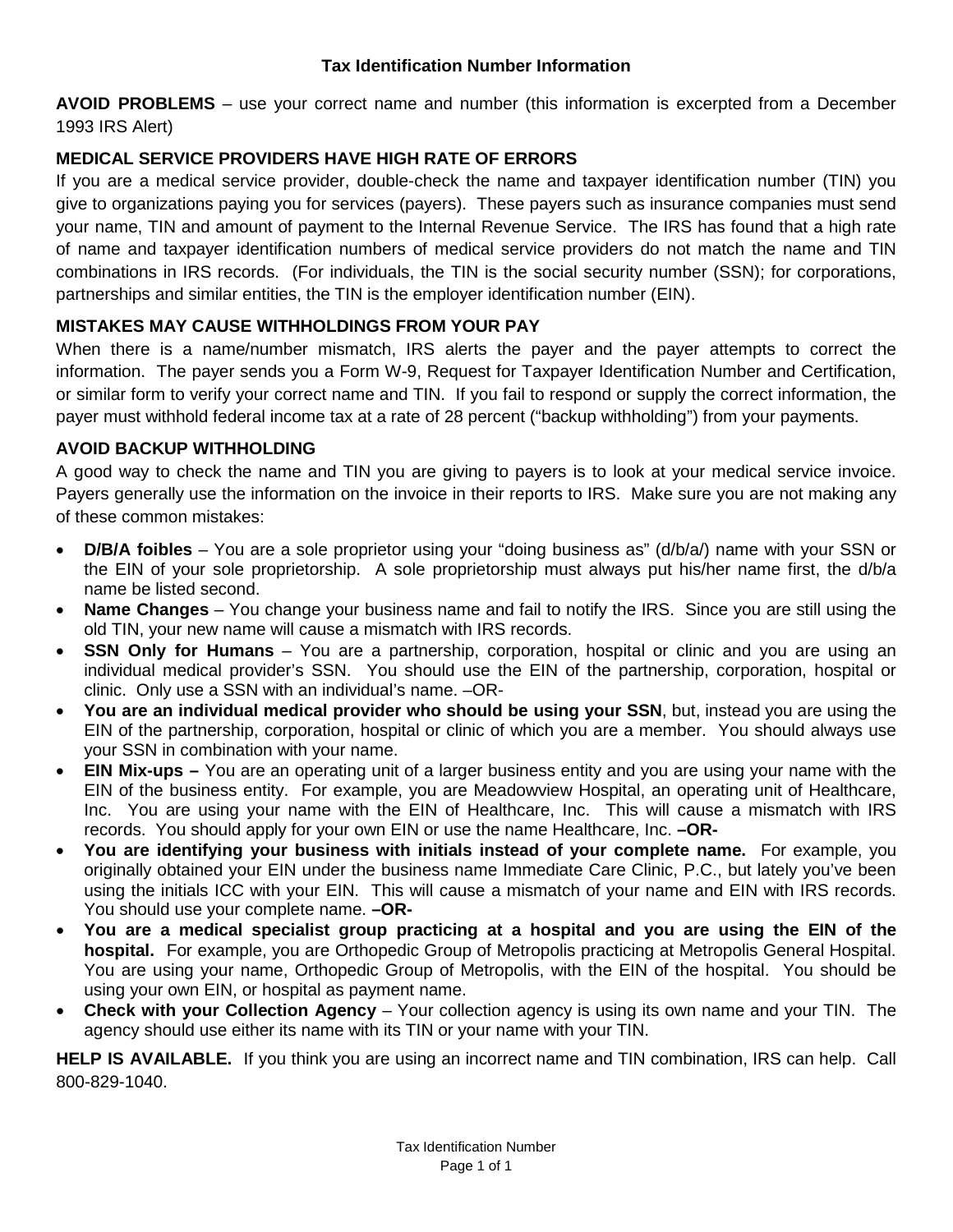## **Instructions for Completing PHYSICIAN ASSISTANT Missouri Medicaid Provider Questionnaire and Title XIX Participation Agreement**

#### **Please type or print all forms in medium black ink. Do NOT use highlighters or markers on any forms.**

## **Provider Questionnaire**

- 1. **Provider Name**: Enter the name of the applying provider. If enrolling an individual practitioner, enter the individual's name as their license reads. If enrolling as a clinic, hospital, optical company, DME company, pharmacy, etc., use the name licensed or Medicaid certification name (if applicable), or business/DBA name if not licensed or certified.
- 2. **Business Phone**: Enter business telephone for applying provider. This number will be used by participants, providers, Missouri Medicaid employees, etc.
- 3. **Provider Address**: If enrolling a facility or clinic, enter the street address of facility or clinic/group. If enrolling as an individual practice, enter the street address of the individual's office. If enrolling an individual with a facility or clinic, enter the street address of the facility or clinic practice. You must use a street address in this field either alone or with a post office box or route number; a post office box alone is not an acceptable address as correspondence may be sent by a commercial carrier such as UPS. If mail is returned to our office, the provider enrollment record will be made inactive. If you participate with Medicare, each physical location that is issued a Medicare number must also enroll for a separate Medicaid enrollment record.
- 4.- 7. **City, County, State, Zip Code**: Enter appropriate information for provider address.
	- 8. **Social Security Number:** Individual applicants must enter their SSN. This information is kept confidential and is not used for IRS reporting.
	- 9. **Date Of Birth:** Individual applicants must enter their date of birth. This information is kept confidential.
- 10. **License Number:** Enter the applicant's permanent state license number.
- 11. **Payee Name**: Enter the name as registered with the IRS. The "Payment (entity) Name" MUST be the EXACT name as registered with the IRS whether using a Social Security Number or Federal Employer Tax ID number in field 13. This information must be entered correctly even if you participate in direct deposit. The name completed in this field will appear on your paper check (if applicable), remittance advices, and 1099 tax form at the end of the year. Enter entity name and doing business as (DBA) name if different. Name/number mismatches will result in the incorrect issuance of 1099 tax forms to the provider. Corrected 1099 tax forms are NOT issued by the MO HealthNet Division.
- 12. **Payment, Remittance and 1099 Address**: Enter the address that a paper check remittance advices, and 1099 tax form should be sent to. Providers cannot have checks or remittances sent to a bank address. Remittances will not be mailed to an address other than what is on the Provider Enrollment record. Provider Enrollment must be notified in writing of remittance address changes even if you participate in direct deposit.
- 13. **Tax Identification Number**: Enter the tax identification number or Social Security Number assigned to the name listed in field 11. This may be a Social Security Number or a Federal Employer Tax Identification Number depending on how you report income to the IRS. Tax ID name/number mismatches will result in the issuance of incorrect 1099 tax forms to the provider. Corrected 1099 tax forms WILL NOT be issued by the MO HealthNet Division. See Tax Identification Number Information for additional information.

Tax Identification Number (08/2014) Page 1 of 2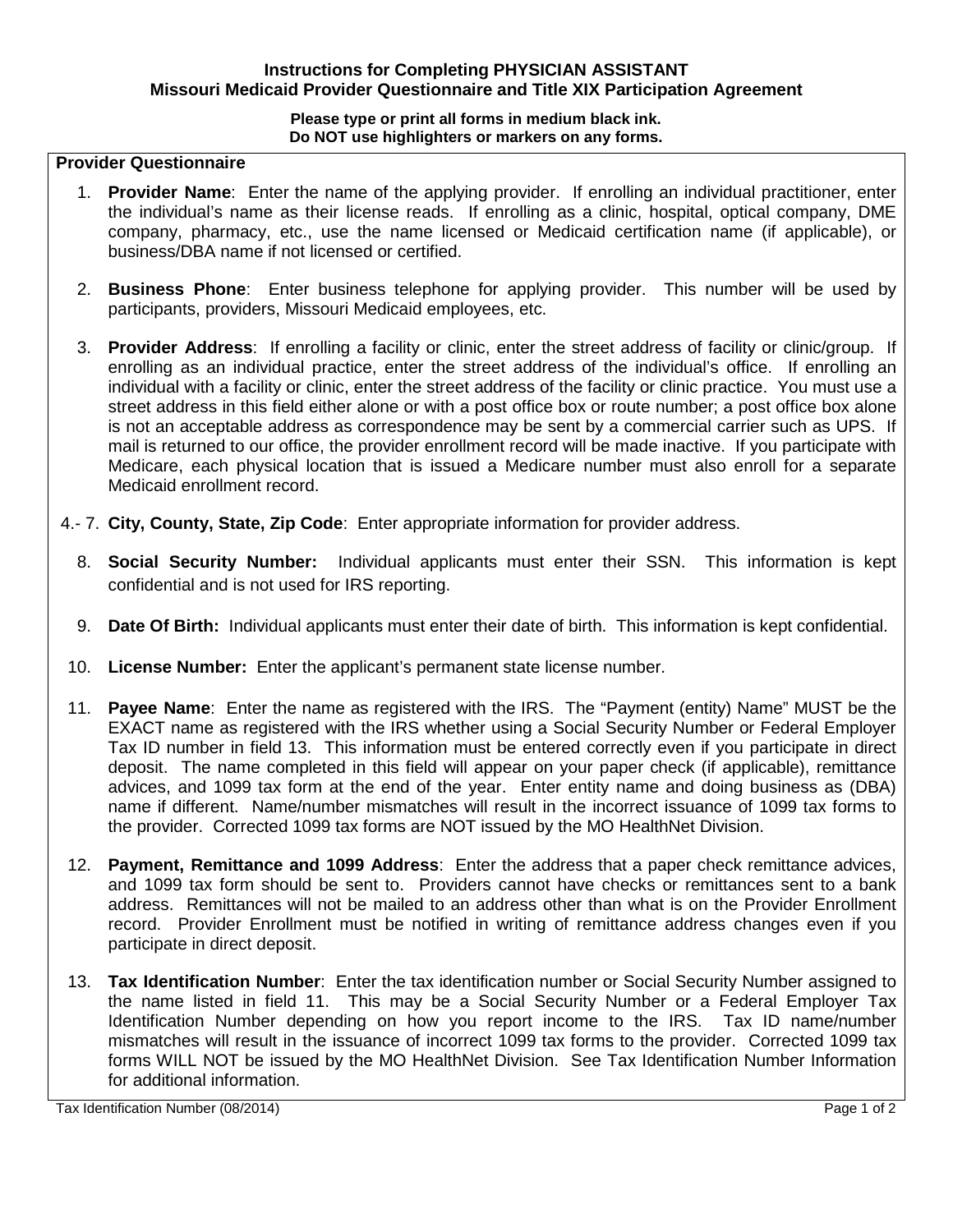- 14. **Type Of Practice**: Select the type of practice or business.
- 15. **Specialties:** Choose all specialties the provider is licensed/certified to perform. This information is needed for correct payment of claims.
- 15A. **National Provider Identifer:** Enter the National Provider Identifier (NPI) number for the applicant. This is the HIPAA standard unique health identifier for health care providers.
- 15B. **Taxonomy Code:** Enter the applicant's 10-digit HIPAA taxonomy code.
- 16. **CLIA**: Enter **C**linical **L**aboratory **I**mprovement **A**mendments Act (CLIA) Identification number issued to the practice location of enrollment. CLIA numbers are obtained from CMS and documentation of this number is required to bill for laboratory services. **(must also attach a copy of CLIA Certificate**).
- 17. **Varicella/SAFE/VFC:** Indicate whether the applicant is certified by the Department of Health and Senior Services to provide one or more of these services. This information is needed for correct payment of claims.
- 18. **Optical and Audiology/Hearing Aid Services**: If the applicant is an optical or audiology/hearing aid applicant, enter the type(s) of services the applicant will be providing.
- 19. **Rx Authority Certification**: Indicate if you have controlled substance Rx authority certification that allows you to prescribe drugs.
- 20. **Rural Health Clinic**: If the applicant provides services in a rural health clinic (RHC), answer YES to this question. The applicant needs to enroll only if providing non-RHC services. All RHC services must be billed using the RHC provider NPI. RHC and Non-RHC services must be documented. See the Rural Health Clinic Program requirements for additional information.
- 21. **Medicare Provider Number**: Enter the Medicare number assigned to the applicant's physical location address listed on this application. This information allows Medicare claims to crossover automatically to MO HealthNet. A copy of the letter from Medicare showing the Medicare number issued, the applicant name, and physical location(s) approved by Medicare must be sent to MMAC with the enrollment packet. If unable to provide the initial letter received, the applicant must contact the Medicare carrier to request written documentation to submit.
- 22. **Case Management**: Answer YES to this question if the applicant will be providing case management services according to the case management section (13.56) of the Physician Manual. The Physician Manual may be found at [http://manuals.momed.com/manuals/.](http://manuals.momed.com/manuals/) Review the manual reference before answering this question to ensure the applicant is eligible for these services.
- 23. **Rural Health Rate**: If the applicant answered YES to question 20, enter the applicant's rural health rate. Submit a copy of the rate letter MMAC with the enrollment packet.

## **Title XIX Participation Agreement**

Read the agreement carefully. The Title XIX Participation Agreement MUST BE SIGNED. If an individual practitioner is enrolling, the individual must sign ALL forms in the packet whether they are in an individual practice or employed by a facility, clinic/group, or other entity. If these forms are being completed to enroll a facility or clinic/group, an authorized representative of the owner may sign. Indicate the title of the person signing and the date signed.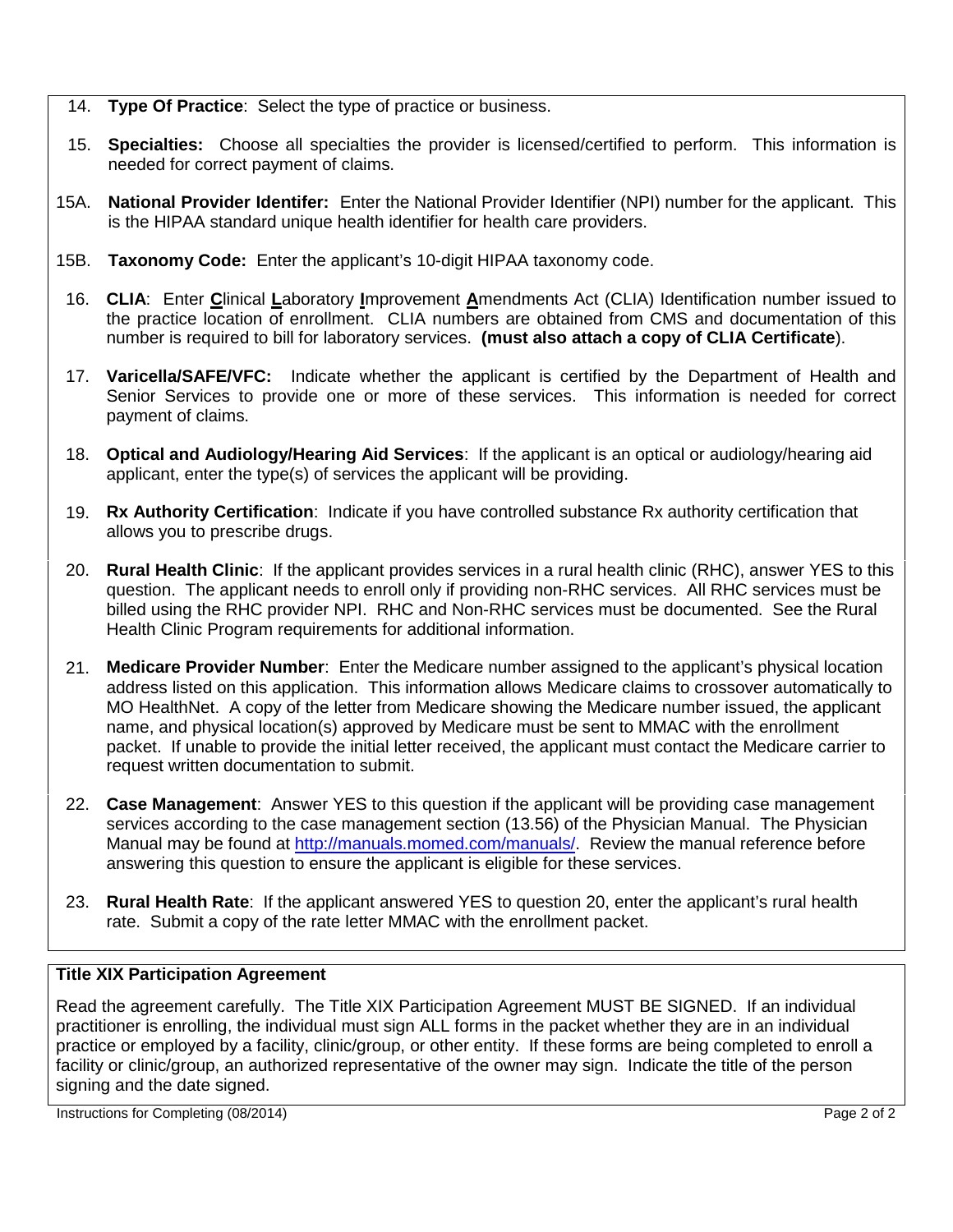|                                                                                                                                                                                       | <b>PROVIDER IDENTIFIER:</b>                                                                |                    |                                  |                              | <b>EFFECTIVE DATE</b>                        |            |                                                                           |                 |  |  |  |
|---------------------------------------------------------------------------------------------------------------------------------------------------------------------------------------|--------------------------------------------------------------------------------------------|--------------------|----------------------------------|------------------------------|----------------------------------------------|------------|---------------------------------------------------------------------------|-----------------|--|--|--|
| <b>STATE OFFICE</b><br>USE ONLY                                                                                                                                                       | CLINIC/GROUP #                                                                             |                    |                                  | <b>END DATE</b>              |                                              |            |                                                                           |                 |  |  |  |
|                                                                                                                                                                                       | <b>STATUS</b>                                                                              |                    |                                  | <b>KEYED</b>                 |                                              |            | <b>INITIALS</b>                                                           |                 |  |  |  |
| DEPARTMENT OF SOCIAL SERVICES<br>MISSOURI MEDICAID AUDIT AND COMPLIANCE<br>MISSOURI MEDICAID PHYSICIAN ASSISTANT PROVIDER QUESTIONNAIRE                                               |                                                                                            |                    |                                  |                              |                                              |            |                                                                           |                 |  |  |  |
| (PLEASE TYPE OR PRINT ALL FORMS IN BLACK INK)<br>PROVIDER NAME AS LICENSED                                                                                                            |                                                                                            |                    |                                  | 2. BUSINESS TELEPHONE NUMBER |                                              |            |                                                                           |                 |  |  |  |
| 3.                                                                                                                                                                                    | PROVIDER ADDRESS AS LICENSED (do not use PO Box only)                                      |                    | 4. CITY                          |                              |                                              | 5. STATE   | 6. ZIP CODE                                                               | 7. COUNTY       |  |  |  |
| 8. SOCIAL SECURITY NUMBER                                                                                                                                                             |                                                                                            | 9. DATE OF BIRTH   |                                  |                              | 10. LICENSE NUMBER                           |            |                                                                           |                 |  |  |  |
|                                                                                                                                                                                       | $\overline{\phantom{a}}$                                                                   |                    |                                  |                              |                                              |            |                                                                           |                 |  |  |  |
|                                                                                                                                                                                       |                                                                                            |                    |                                  |                              |                                              |            |                                                                           |                 |  |  |  |
|                                                                                                                                                                                       | 11. PAYEE NAME REGISTERED WITH IRS (USED TO REPORT INCOME)                                 |                    |                                  |                              | DOING BUSINESS AS (DBA) NAME (IF APPLICABLE) |            |                                                                           |                 |  |  |  |
|                                                                                                                                                                                       |                                                                                            |                    | <b>DBA</b>                       |                              |                                              |            |                                                                           |                 |  |  |  |
| 12. PAYEE ADDRESS                                                                                                                                                                     |                                                                                            |                    | PAYEE CITY                       |                              |                                              |            | <b>PAYEE STATE</b>                                                        | <b>ZIP CODE</b> |  |  |  |
|                                                                                                                                                                                       |                                                                                            |                    |                                  |                              |                                              |            |                                                                           |                 |  |  |  |
|                                                                                                                                                                                       | 13. TAX ID NUMBER OR SOCIAL SECURITY NUMBER AS REGISTERED WITH IRS (USED TO REPORT INCOME) |                    |                                  |                              |                                              |            |                                                                           |                 |  |  |  |
| TAX ID:                                                                                                                                                                               |                                                                                            |                    | SSN:                             |                              |                                              |            |                                                                           |                 |  |  |  |
| 14. TYPE OF PRACTICE                                                                                                                                                                  |                                                                                            |                    |                                  |                              |                                              |            |                                                                           |                 |  |  |  |
| $\Box$ Individual                                                                                                                                                                     |                                                                                            | $\Box$ Partnership | $\Box$ Corporation               |                              |                                              | Charitable |                                                                           |                 |  |  |  |
|                                                                                                                                                                                       | City, Municipal, County, District, State Owned                                             |                    | □ Privately Owned                |                              |                                              |            |                                                                           |                 |  |  |  |
| 15. SPECIALTIES                                                                                                                                                                       |                                                                                            |                    | 15A. NATIONAL PROVIDER IDENTIFER |                              |                                              |            |                                                                           |                 |  |  |  |
| <b>NA</b>                                                                                                                                                                             |                                                                                            |                    |                                  |                              |                                              |            |                                                                           |                 |  |  |  |
| 15B. TAXONOMY CODE                                                                                                                                                                    |                                                                                            |                    | 16. CLIA NUMBER                  |                              |                                              |            |                                                                           |                 |  |  |  |
|                                                                                                                                                                                       |                                                                                            |                    | <b>NA</b>                        |                              |                                              |            |                                                                           |                 |  |  |  |
|                                                                                                                                                                                       |                                                                                            |                    |                                  |                              |                                              |            |                                                                           |                 |  |  |  |
|                                                                                                                                                                                       | CERTIFIED BY THE DEPARTMENT OF HEALTH AND SENIOR SERVICES FOR THE FOLLOWING                |                    |                                  |                              |                                              |            |                                                                           |                 |  |  |  |
| <b>VARICELLA</b>                                                                                                                                                                      | <b>SAFE</b>                                                                                | <b>VFC</b>         |                                  |                              |                                              |            |                                                                           |                 |  |  |  |
|                                                                                                                                                                                       | 17. OPTICAL AND AUDIOLOGY/HEARING AID SERVICES                                             |                    |                                  |                              |                                              |            | 18. DO YOU HAVE A CONTROLLED SUBSTANCE Rx AUTHORITY CERTIFICATION         |                 |  |  |  |
| <b>NA</b>                                                                                                                                                                             |                                                                                            |                    |                                  | <b>YES</b><br>NO             |                                              |            |                                                                           |                 |  |  |  |
| 19. ARE YOU PART OF A RURAL HEALTH CLINIC                                                                                                                                             |                                                                                            |                    |                                  |                              | 20. MEDICARE PROVIDER NUMBER (PTAN)          |            |                                                                           |                 |  |  |  |
| <b>NA</b>                                                                                                                                                                             |                                                                                            |                    | <b>NA</b>                        |                              |                                              |            |                                                                           |                 |  |  |  |
| PHYSICIAN MANUAL                                                                                                                                                                      | 21. DO YOU PROVIDE CASE MANAGEMENT SERVICES ACCORDING TO 13.56 OF THE                      |                    |                                  |                              |                                              |            | 22. INDICATE YOUR RURAL HEALTH RATE AND SUBMIT A COPY OF YOUR RATE LETTER |                 |  |  |  |
| <b>NA</b>                                                                                                                                                                             |                                                                                            |                    | <b>NA</b>                        |                              |                                              |            |                                                                           |                 |  |  |  |
| <b>COMPLETE AND RETURN ALL FORMS TO</b>                                                                                                                                               |                                                                                            |                    |                                  |                              |                                              |            |                                                                           |                 |  |  |  |
| Missouri Medicaid Audit and Compliance - Provider Enrollment Unit<br>Database Fax: 573/634-3105 (preferred method)                                                                    |                                                                                            |                    |                                  |                              |                                              |            |                                                                           |                 |  |  |  |
| Mailing Address: PO Box 6500, Jefferson City, MO 65102-6500<br>Physical Address: 205 Jefferson Street, 2 <sup>nd</sup> Floor, Jefferson City, MO 65101<br>Alternate Fax: 573/751-5065 |                                                                                            |                    |                                  |                              |                                              |            |                                                                           |                 |  |  |  |
|                                                                                                                                                                                       |                                                                                            |                    |                                  |                              |                                              |            | E-mail address: mmac.providerenrollment@dss.mo.gov                        |                 |  |  |  |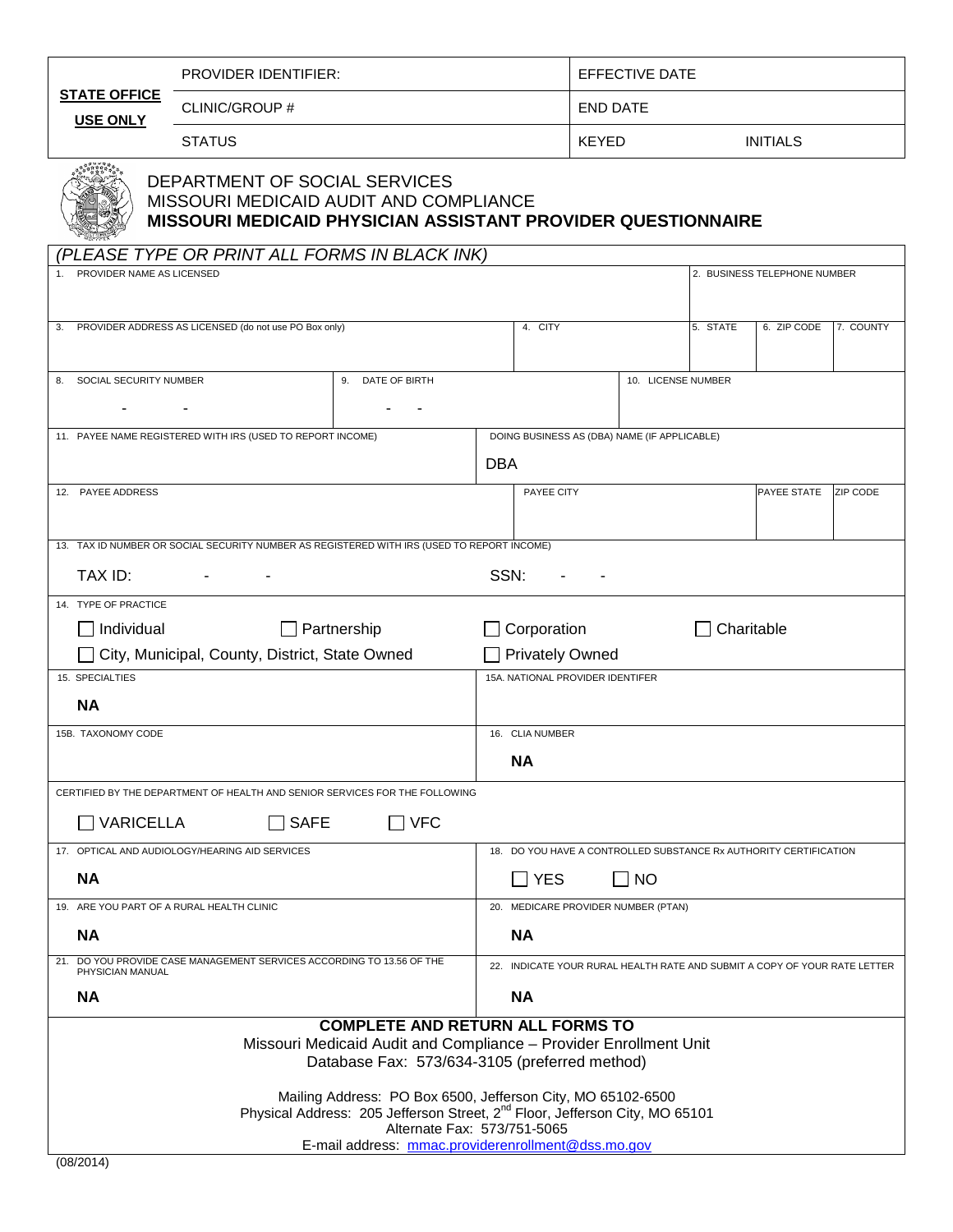

### DEPARTMENT OF SOCIAL SERVICES MISSOURI MEDICAID AUDIT AND COMPLIANCE **TITLE XIX PARTICIPATION AGREEMENT FOR PHYSICIAN ASSISTANT**

BY MY SIGNATURE BELOW, I, THE APPLYING PROVIDER, READ AND AGREE THAT, upon the acceptance of my enrollment, I will participate in the Vendor Payment plan for Physician Services. I am responsible for all services provided and all billing done under my provider number regardless to whom the reimbursement is paid. It is my legal responsibility to ensure that the proper billing code is used and indicate the length of time I actually spend providing a service regardless to whom the reimbursement is paid. I agree to be financially responsible for all services which are not documented. I agree the Missouri Title XIX Medicaid manual, bulletins, rules, regulations and amendments thereto shall govern and control my delivery of service, and further agree to the following terms.

- 1. I (the provider) agree that it is my responsibility to access manual materials that are available from the MO HealthNet Division (MHD) over the internet. I will comply with the Medicaid manual, bulletins, rules and regulations as required by the MHD and the United States Department of Health and Human Services in the delivery of services and merchandise and in submitting claims for payment. I understand that in my field of participation, I am not entitled to Medicaid reimbursement if I fail to so comply and that I can be terminated from the program for failure to comply.
- 2. The rate of reimbursement for services will be based on charges established and determined by the MHD Medicaid manual, bulletins and amendments thereto in accordance with the Vendor Payment Program and that charges will not exceed those to the general public for the same services.
- 3. Signing this agreement will allow the provider to use either a paper or electronic claim processing method. Providers who choose to use electronic claim processing must have their electronic claim processing program tested by the fiscal agent before electronic processing can be approved.

The provider agrees that the selection of an electronic claim processing method in no way modifies any requirements of the Missouri Medicaid program policies or procedures except those dealing with claim submission. All data elements required by DSS for paper claims are required for claims submitted electronically. Those claims not meeting required specifications will not be processed.

In the event that the provider is placed on prepayment review by DSS, as authorized by State Regulation 13 CSR 70-3.030, the provider agrees to submit all claims on paper until notified by DSS that electronic billing can resume.

- 4. No collection for Title XIX covered services will be made from the recipient/patient, his or her spouse, parent, guardian, relative or anyone else receiving public assistance, and, if any payment is received or assured from any other source on the recipient/patient's account, that amount will be deducted from the claim filed with Title XIX Medicaid. Any payment so received after provider payment is made by Title XIX shall be reported to MHD for appropriate adjustment action.
- 5. All parties agree to comply with the 1964 Civil Rights Act, as amended; Section 504 of the Rehabilitation Act of 1973; the Age Discrimination Act of 1975; the Omnibus Reconciliation Act of 1981 and the Americans with Disabilities Act of 1990 and all other applicable federal and state laws which prohibit discrimination in the delivery of services on the basis of race, color, national origin, age, sex, handicap/disability or religious beliefs.
- 6. All providers are required to maintain fiscal and medical records to fully disclose services rendered to Title XIX Medicaid recipients. These records shall be retained for five (5) years and shall be made available on request by an authorized representative of the Department of Social Services or the U.S. Department of Health and Human Services. Documents retained must include all records and documents required by applicable regulation and Medicaid manual and bulletin provisions. All services billed through the Medicaid program are subject to post-payment review. This may include unannounced on-site review of records. Failure to submit or failure to retain documentation for all services billed to the Medicaid program may result in recovery of payments for Medicaid services and may result in sanctions to the provider's Medicaid participation.
- 7. Medicaid participation under this agreement may be terminated by either party upon written notice mailed to either the provider's most recent address recorded in the Medicaid enrollment files or MHD. The written notice shall state the reason(s) for the termination. Such reason(s) could include the provider being in violation of (a) this agreement, (b) Medicaid claim certification statement, (c) rules, regulations, policies or procedures of MHD, or (d) state or local regulations or laws which also apply, i.e., fire codes and health codes. All corporations must be registered with the Secretary of State, Corporate Division, and be certified in good standing. The provider must be in compliance with all other applicable state or federal laws or regulations. Violation of any law or regulation may result in this agreement being terminated immediately upon mailing of the written notice from MHD.
- 8. If at any time state or federally appropriated funds available to MHD for payment to the provider for covered services under this agreement are insufficient to pay the full amount due, the provider agrees to accept payments reduced in proportion to the funding deficiency.

| SIGNATURE OF PHYSICIAN ASSISTANT          | DATE SIGNED |
|-------------------------------------------|-------------|
|                                           |             |
| TYPE OR PRINT NAME OF PHYSICIAN ASSISTANT |             |
|                                           |             |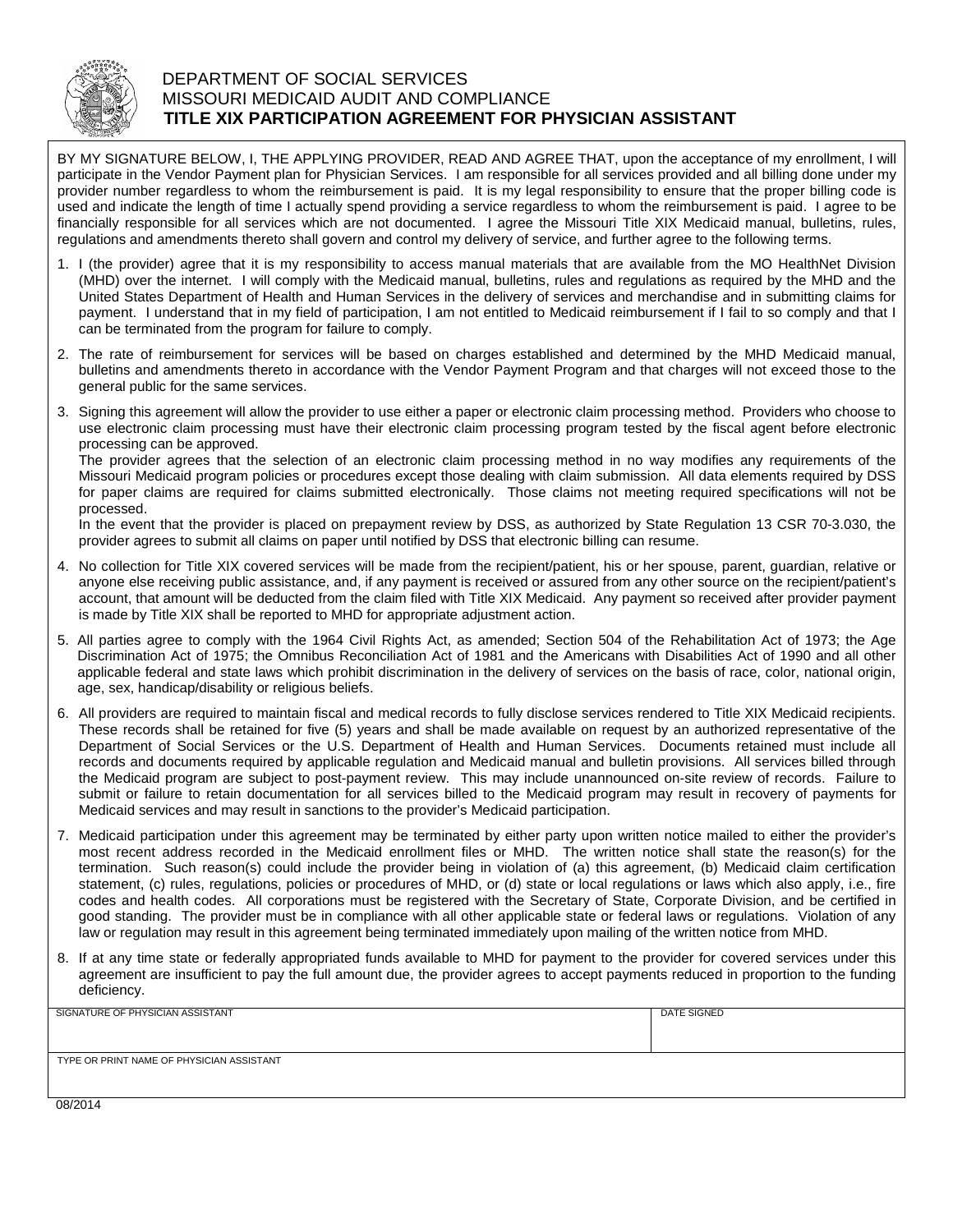

## DEPARTMENT OF SOCIAL SERVICES MISSOURI MEDICAID AUDIT AND COMPLIANCE **MISSOURI MEDICAID ENROLLMENT APPLICATION**

| THIS FORM IS MANDATORY FOR ALL PROVIDERS. Read and answer all questions carefully. Failure to provide this<br>information is grounds for denial of the application and/or termination of provider participation. A SEPARATE form MUST<br>be completed for each provider type. Attach an additional sheet to provide complete information for any question.<br>Enrollment inquires may be directed to the Provider Enrollment Unit via e-mail at mmac.providerenrollment@dss.mo.gov.<br>Applicant's Full Name                                                                                                                                                                                                                                                                                                                                             |  |  |  |  |  |  |
|----------------------------------------------------------------------------------------------------------------------------------------------------------------------------------------------------------------------------------------------------------------------------------------------------------------------------------------------------------------------------------------------------------------------------------------------------------------------------------------------------------------------------------------------------------------------------------------------------------------------------------------------------------------------------------------------------------------------------------------------------------------------------------------------------------------------------------------------------------|--|--|--|--|--|--|
| Contact Person's Name (Indicate person to contact if there are questions regarding this enrollment application.)                                                                                                                                                                                                                                                                                                                                                                                                                                                                                                                                                                                                                                                                                                                                         |  |  |  |  |  |  |
|                                                                                                                                                                                                                                                                                                                                                                                                                                                                                                                                                                                                                                                                                                                                                                                                                                                          |  |  |  |  |  |  |
| Contact Person's Phone Number<br>Contact Person's E-mail Address<br>Ext.                                                                                                                                                                                                                                                                                                                                                                                                                                                                                                                                                                                                                                                                                                                                                                                 |  |  |  |  |  |  |
| Is this application being made as a result of one or more of the following changes? $\Box$ Yes<br>1.<br>No<br>If yes, check all that apply and complete required section below:                                                                                                                                                                                                                                                                                                                                                                                                                                                                                                                                                                                                                                                                          |  |  |  |  |  |  |
| Ownership<br>Merger<br>$\Box$ Asset<br>New Clinic/Group Formed at Same Location                                                                                                                                                                                                                                                                                                                                                                                                                                                                                                                                                                                                                                                                                                                                                                          |  |  |  |  |  |  |
| <b>Replacement Facility</b><br><b>Corporate Structure</b><br>Other (explain):<br>FORMER OWNER'S NAME(S) AND PROVIDER IDENTIFIER(S), AND CLINIC/FACILITY NAME(S):                                                                                                                                                                                                                                                                                                                                                                                                                                                                                                                                                                                                                                                                                         |  |  |  |  |  |  |
| NEW OWNER'S NAME AND ADDRESS, CLINIC/FACILITY NAME(S)                                                                                                                                                                                                                                                                                                                                                                                                                                                                                                                                                                                                                                                                                                                                                                                                    |  |  |  |  |  |  |
| Effective Date of Change:<br>7<br>I                                                                                                                                                                                                                                                                                                                                                                                                                                                                                                                                                                                                                                                                                                                                                                                                                      |  |  |  |  |  |  |
| A new Missouri Medicaid provider record is not created for changes, the preceding record is updated. Receiving new<br>identifiers from other agencies/sources does not constitute creating a new provider record. Payments go to the provider<br>currently indicated on the Provider Enrollment Master File at the time the claim is processed. The provider is responsible<br>for resubmitting any denials and/or crossover claims for any Medicare/Missouri Medicaid services that do not crossover<br>electronically, before and after the change is made to the Provider Enrollment Master File. If a new provider record is<br>created in error due to provider information being withheld at the time of application, the new record will be made inactive,<br>the preceding record will be updated, and the provider may be subject to sanctions. |  |  |  |  |  |  |
| 2.<br>For services provided under this application, in which setting(s) will you see participants?                                                                                                                                                                                                                                                                                                                                                                                                                                                                                                                                                                                                                                                                                                                                                       |  |  |  |  |  |  |
| Nursing Home<br>$\Box$ Office<br>Hospital<br>School<br>Participant's Home<br>$\mathsf{L}$<br>Other (explain):                                                                                                                                                                                                                                                                                                                                                                                                                                                                                                                                                                                                                                                                                                                                            |  |  |  |  |  |  |
| 3 THRU 15: IF AN ANSWER IS YES TO ANY OF THESE QUESTIONS, A COMPLETE EXPLANATION, DATE, STATE,<br>CITY AND COUNTY MUST BE COMPLETED. INCLUDE ATTACHMENTS, IF NECESSARY.                                                                                                                                                                                                                                                                                                                                                                                                                                                                                                                                                                                                                                                                                  |  |  |  |  |  |  |
| Has the applying provider ever been personally terminated, denied enrollment, suspended, restricted by agreement,<br>З.<br>or otherwise sanctioned by Medicare, Medicaid, MO HealthNet, or ANY federal programs in ANY state? Incidents<br>where notice of program deficiency resulted in voluntary withdrawal must be included. $\Box$ Yes<br>No.                                                                                                                                                                                                                                                                                                                                                                                                                                                                                                       |  |  |  |  |  |  |
| Has the applying provider ever had an ownership, indirect ownership, controlling interest, or been administrator of a<br>4.<br>facility or agency that has been terminated, denied enrollment, suspended, restricted by agreement, or otherwise<br>sanctioned by Medicare, Medicaid, MO HealthNet or ANY federal programs in ANY state? Incidents where notice<br>of program deficiency resulted in voluntary withdrawal must be included. $\Box$ Yes<br>$\vert$ $\vert$ No                                                                                                                                                                                                                                                                                                                                                                              |  |  |  |  |  |  |
| Has the applying provider's license ever been revoked, suspended, surrendered, or in any way restricted by<br>5.<br>probation or agreement by ANY licensing authority in ANY state? $\Box$ Yes<br>No                                                                                                                                                                                                                                                                                                                                                                                                                                                                                                                                                                                                                                                     |  |  |  |  |  |  |
| Is there any proceeding currently pending to revoke, suspend, censure or restrict by probation or agreement, the<br>6.<br>applying provider's license in Missouri OR in ANY state? □ Yes<br>$\Box$ No                                                                                                                                                                                                                                                                                                                                                                                                                                                                                                                                                                                                                                                    |  |  |  |  |  |  |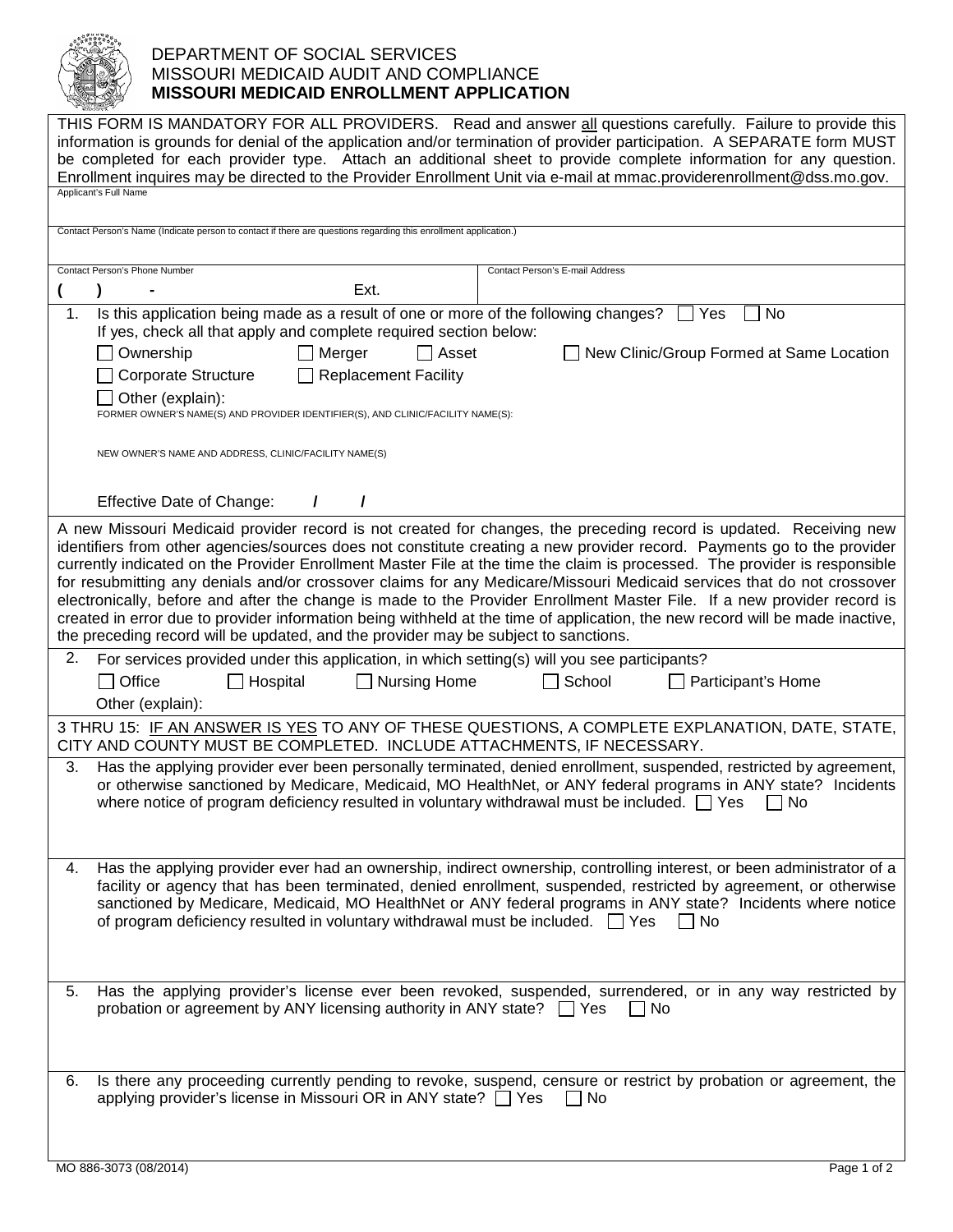|                                                                                                                                                                               | 7. Does a person having direct or indirect ownership or a controlling interest have any outstanding criminal fines,<br>restitution orders or overpayments pertaining to health care in Missouri or ANY other state? $\Box$ Yes                                                                                                                                                        |                                                                                     | INo             |  |
|-------------------------------------------------------------------------------------------------------------------------------------------------------------------------------|---------------------------------------------------------------------------------------------------------------------------------------------------------------------------------------------------------------------------------------------------------------------------------------------------------------------------------------------------------------------------------------|-------------------------------------------------------------------------------------|-----------------|--|
| 8.                                                                                                                                                                            | Has the applying provider ever been convicted of a crime (excluding minor traffic violations)? $\Box$ Yes<br>If yes, list conviction(s), the date and where:                                                                                                                                                                                                                          |                                                                                     | $\Box$ No       |  |
| 9.                                                                                                                                                                            | Are there any criminal proceedings currently pending for the applying provider or anyone having direct or indirect<br>ownership, controlling interest or any individual involved with the applying provider's practice, clinic, group,<br>corporation or any other association? $\Box$ Yes $\Box$ No<br>If yes, list pending charge(s), the date and where:                           |                                                                                     |                 |  |
| 10.                                                                                                                                                                           | Is the applying provider related, including, but not limited to, spouse, parent, child, sibling, etc., to any owner, officer,<br>agent, managing employee, director or shareholder that has been convicted of a crime pertaining to health care<br>services? □ Yes<br>    No<br>If yes, list conviction(s), the date and where:                                                       |                                                                                     |                 |  |
| 11.                                                                                                                                                                           | Does the applying provider now hold a certificate to dispense controlled substances from the Federal Drug<br>Enforcement Agency (DEA), the Missouri Department of Health and Senior Services, Bureau of Narcotics and<br>Dangerous Drugs (BNDD), or any other state? $\Box$ Yes $\Box$ No If yes, list all states, enter the numbers requested,<br>AND QUESTION 12 MUST BE COMPLETED. |                                                                                     |                 |  |
|                                                                                                                                                                               | DEA#                                                                                                                                                                                                                                                                                                                                                                                  | BNDD#                                                                               |                 |  |
| 12.                                                                                                                                                                           | DEA#<br>Have any of the DEA or BNDD certificates ever been suspended, revoked, surrendered, or in any way restricted by<br>probation or agreement? $\Box$ Yes $\Box$ No                                                                                                                                                                                                               | BNDD#<br>If yes, explain, give date, state, city, county and include attachments.   |                 |  |
| 13.                                                                                                                                                                           | Does the applying provider have any pending enrollment applications with any state or federal program, other than<br>this application? $\Box$ Yes $\Box$ No If yes, list the state and program:                                                                                                                                                                                       |                                                                                     |                 |  |
| 14.                                                                                                                                                                           | Does the applying provider have any pending complaint investigations being reviewed by any professional boards?<br>$\sqcup$ Yes<br>No<br>If yes, explain:                                                                                                                                                                                                                             |                                                                                     |                 |  |
| 15.                                                                                                                                                                           | Does the applying provider or anyone having ownership, controlling interest, or any individual involved with the<br>applying provider's practice, clinic, group, corporation or any other association, have any outstanding<br>$\Box$ No<br>overpayments?<br>Yes                                                                                                                      | If yes, list the state and program:                                                 |                 |  |
| 16.                                                                                                                                                                           | Has the applying provider rendered services to a MO HealthNet participant in reference to this location?<br>  No<br>Yes<br>documentation covering these dates of service IN ADDITION to your current license or required documentation.                                                                                                                                               | If yes, complete the information below and submit a copy of the license or required |                 |  |
|                                                                                                                                                                               | Participant's Full Name<br>Participant ID #                                                                                                                                                                                                                                                                                                                                           | <b>Participant SSN</b>                                                              | Date of Service |  |
|                                                                                                                                                                               |                                                                                                                                                                                                                                                                                                                                                                                       | $\prime$                                                                            |                 |  |
|                                                                                                                                                                               |                                                                                                                                                                                                                                                                                                                                                                                       |                                                                                     |                 |  |
| To the best of my knowledge, the information supplied on this application is accurate, complete and is hereby released to<br>the Missouri Medicaid Audit and Compliance Unit. |                                                                                                                                                                                                                                                                                                                                                                                       |                                                                                     |                 |  |
| →                                                                                                                                                                             | Signature of Applicant                                                                                                                                                                                                                                                                                                                                                                |                                                                                     |                 |  |
|                                                                                                                                                                               | Type or Print Name of Person Signing                                                                                                                                                                                                                                                                                                                                                  | Title of Person Signing                                                             | Date Signed     |  |
|                                                                                                                                                                               |                                                                                                                                                                                                                                                                                                                                                                                       |                                                                                     | I               |  |
|                                                                                                                                                                               | MO 886-3073 (08/2014)                                                                                                                                                                                                                                                                                                                                                                 |                                                                                     | Page 2 of 2     |  |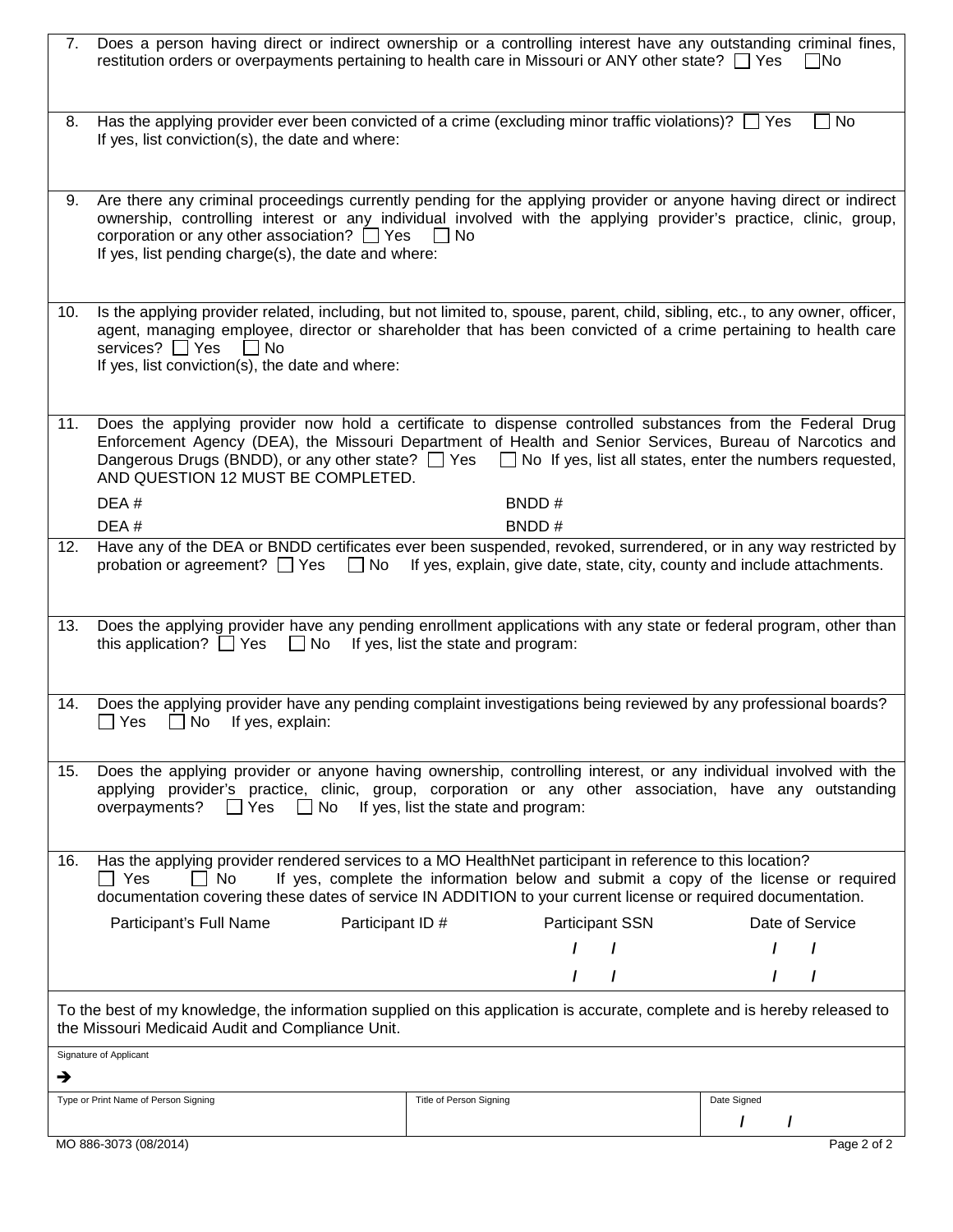

#### MISSOURI DEPARTMENT OF SOCIAL SERVICES MISSOURI MEDICAID AUDIT AND COMPLIANCE UNIT **BUSINESS ORGANIZATIONAL STRUCTURE**

### **PLEASE TYPE OR PRINT CLEARLY**

| Include Name and DBA name)                                                                                                                                            | LEGAL PROVIDER NAME AS FILED WITH THE SECRETARY OF STATE, INCLUDING DBA NAME (Sole Proprietors: |                                                                                                                                                            |                                   |  |  |  |
|-----------------------------------------------------------------------------------------------------------------------------------------------------------------------|-------------------------------------------------------------------------------------------------|------------------------------------------------------------------------------------------------------------------------------------------------------------|-----------------------------------|--|--|--|
| Legal Name including DBA:                                                                                                                                             |                                                                                                 |                                                                                                                                                            | <b>NPI</b>                        |  |  |  |
|                                                                                                                                                                       |                                                                                                 |                                                                                                                                                            |                                   |  |  |  |
| If you are changing, adding, or deleting information, check the applicable box, furnish the effective date, and complete all the<br>appropriate following section(s). |                                                                                                 |                                                                                                                                                            |                                   |  |  |  |
| $\square$ NEW<br><b>EFFECTIVE:</b>                                                                                                                                    | $\Box$ UPDATE (add/change/delete)<br><b>EFFECTIVE:</b>                                          | <b>EFFECTIVE:</b>                                                                                                                                          | $\Box$ CHANGE OF OWNERSHIP (CHOW) |  |  |  |
|                                                                                                                                                                       | • Complete ONLY ONE of the following sections (I, II, III, IV or V)                             | Attach additional sheets, if necessary<br>$\bullet$                                                                                                        |                                   |  |  |  |
|                                                                                                                                                                       | • Attach the documents as indicated for the completed section                                   | Signature required on page 3                                                                                                                               |                                   |  |  |  |
| <b>SECTION I: SOLE PROPRIETOR</b>                                                                                                                                     |                                                                                                 |                                                                                                                                                            |                                   |  |  |  |
| $\%$ Attach the following:                                                                                                                                            | Registration of Fictitious Name (if applicable)                                                 | The legal business name must match the IRS Employee Identification<br>Number letter, the same person can be listed as both owner and<br>managing employee. |                                   |  |  |  |
| <b>PART I-OWNER</b>                                                                                                                                                   |                                                                                                 |                                                                                                                                                            |                                   |  |  |  |
| <b>OWNER'S NAME</b>                                                                                                                                                   |                                                                                                 |                                                                                                                                                            |                                   |  |  |  |
| DATE OF BIRTH                                                                                                                                                         |                                                                                                 | SOCIAL SECURITY NUMBER                                                                                                                                     | EIN                               |  |  |  |
| <b>ADDRESS</b>                                                                                                                                                        |                                                                                                 |                                                                                                                                                            |                                   |  |  |  |
| CITY, STATE, ZIP                                                                                                                                                      |                                                                                                 |                                                                                                                                                            |                                   |  |  |  |
| <b>PART 2 - MANAGING EMPLOYEE(S)</b>                                                                                                                                  |                                                                                                 |                                                                                                                                                            |                                   |  |  |  |
| <b>NAME</b>                                                                                                                                                           |                                                                                                 |                                                                                                                                                            |                                   |  |  |  |
| DATE OF BIRTH                                                                                                                                                         |                                                                                                 | SOCIAL SECURITY NUMBER                                                                                                                                     |                                   |  |  |  |
| <b>ADDRESS</b>                                                                                                                                                        |                                                                                                 |                                                                                                                                                            |                                   |  |  |  |
| CITY, STATE, ZIP                                                                                                                                                      |                                                                                                 |                                                                                                                                                            |                                   |  |  |  |
| <b>SECTION II: PARTNERSHIP</b>                                                                                                                                        |                                                                                                 |                                                                                                                                                            |                                   |  |  |  |
| Þ,<br><b>NAME</b>                                                                                                                                                     | Attach Registration of Fictitious Name (if applicable) and Partnership Agreement                | <b>NAME</b>                                                                                                                                                |                                   |  |  |  |
|                                                                                                                                                                       |                                                                                                 |                                                                                                                                                            |                                   |  |  |  |
| DATE OF BIRTH                                                                                                                                                         | SOCIAL SECURITY NUMBER / EIN                                                                    | DATE OF BIRTH                                                                                                                                              | SOCIAL SECURITY NUMBER / EIN      |  |  |  |
| <b>ADDRESS</b>                                                                                                                                                        |                                                                                                 | <b>ADDRESS</b>                                                                                                                                             |                                   |  |  |  |
| CITY, STATE, ZIP                                                                                                                                                      |                                                                                                 | CITY, STATE, ZIP                                                                                                                                           |                                   |  |  |  |
| GENERAL INTEREST IN PARTNERSHIP                                                                                                                                       | $\%$                                                                                            | GENERAL INTEREST IN PARTNERSHIP<br>$\%$                                                                                                                    |                                   |  |  |  |
| NAME                                                                                                                                                                  |                                                                                                 | <b>NAME</b>                                                                                                                                                |                                   |  |  |  |
| DATE OF BIRTH                                                                                                                                                         | SOCIAL SECURITY NUMBER / EIN                                                                    | DATE OF BIRTH                                                                                                                                              | SOCIAL SECURITY NUMBER / EIN      |  |  |  |
| <b>ADDRESS</b>                                                                                                                                                        |                                                                                                 | <b>ADDRESS</b>                                                                                                                                             |                                   |  |  |  |
| CITY, STATE, ZIP                                                                                                                                                      |                                                                                                 | CITY, STATE, ZIP                                                                                                                                           |                                   |  |  |  |
| GENERAL INTEREST IN PARTNERSHIP                                                                                                                                       | ℅                                                                                               | GENERAL INTEREST IN PARTNERSHIP<br>$\%$                                                                                                                    |                                   |  |  |  |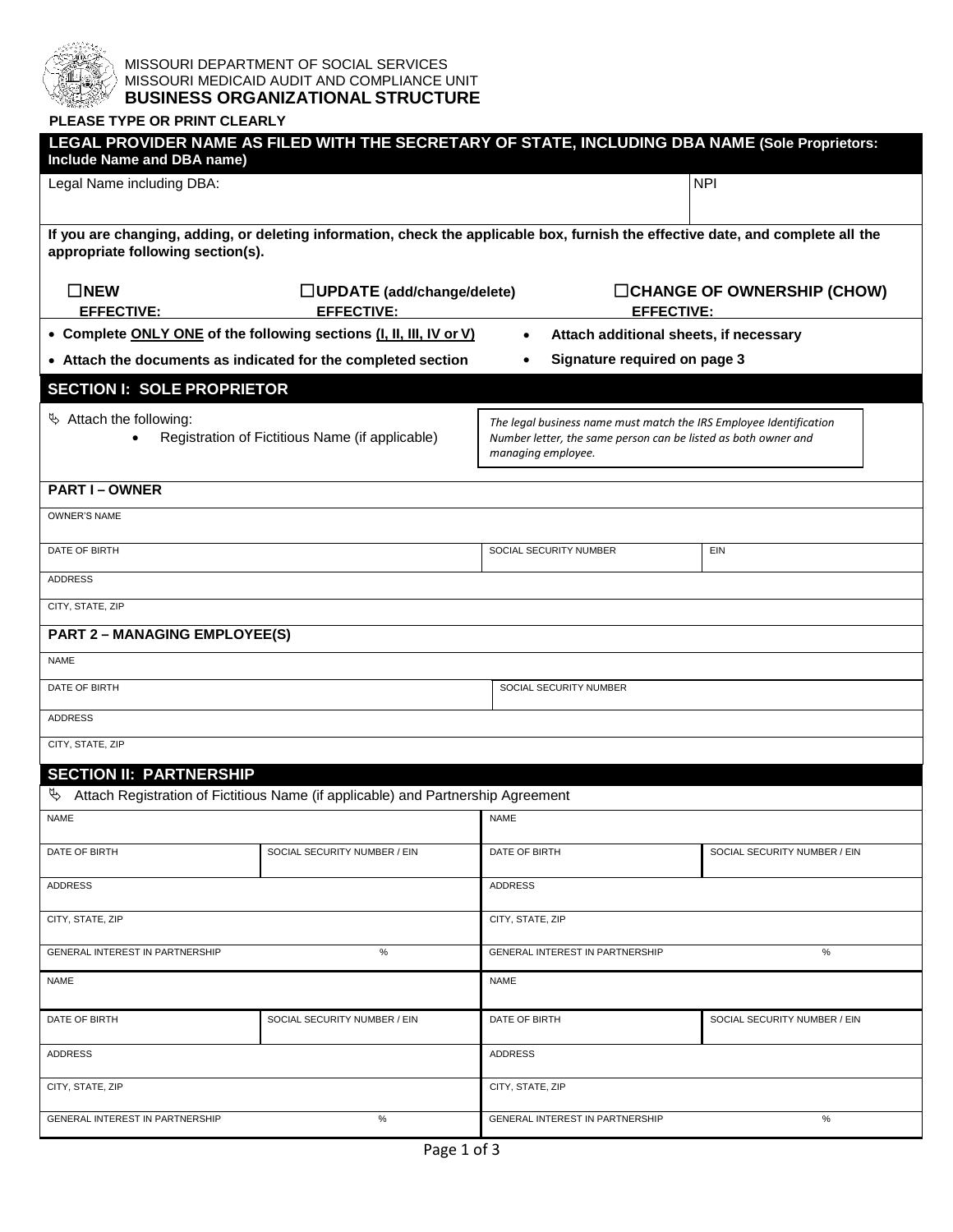☐ For Profit ☐ Not For Profit

Attach the following:

- Articles of Incorporation;
- Current Certificate of Good Standing; and
- Registration of Fictitious Name (if applicable)

| PART I - OFFICERS (Attach additional sheets, if necessary)                            |                              |                                          |                              |  |  |  |  |
|---------------------------------------------------------------------------------------|------------------------------|------------------------------------------|------------------------------|--|--|--|--|
| PRESIDENT                                                                             |                              | <b>VICE PRESIDENT</b>                    |                              |  |  |  |  |
| DATE OF BIRTH                                                                         | SOCIAL SECURITY NUMBER       | DATE OF BIRTH                            | SOCIAL SECURITY NUMBER       |  |  |  |  |
| ADDRESS                                                                               |                              | ADDRESS                                  |                              |  |  |  |  |
| CITY, STATE, ZIP                                                                      |                              | CITY, STATE, ZIP                         |                              |  |  |  |  |
| SECRETARY                                                                             |                              | TREASURER                                |                              |  |  |  |  |
| DATE OF BIRTH                                                                         | SOCIAL SECURITY NUMBER       | DATE OF BIRTH<br>SOCIAL SECURITY NUMBER  |                              |  |  |  |  |
| <b>ADDRESS</b>                                                                        |                              | <b>ADDRESS</b>                           |                              |  |  |  |  |
| CITY, STATE, ZIP                                                                      |                              | CITY, STATE, ZIP                         |                              |  |  |  |  |
| PART II - DIRECTORS (Attach additional sheets, if necessary)                          |                              |                                          |                              |  |  |  |  |
| <b>NAME</b>                                                                           |                              | <b>NAME</b>                              |                              |  |  |  |  |
| DATE OF BIRTH                                                                         | SOCIAL SECURITY NUMBER       | DATE OF BIRTH                            | SOCIAL SECURITY NUMBER       |  |  |  |  |
| ADDRESS                                                                               |                              | ADDRESS                                  |                              |  |  |  |  |
| CITY, STATE, ZIP                                                                      |                              | CITY, STATE, ZIP                         |                              |  |  |  |  |
|                                                                                       |                              |                                          |                              |  |  |  |  |
| PART III - MANAGING EMPLOYEES (Attach additional sheets, if necessary)<br><b>NAME</b> |                              | <b>NAME</b>                              |                              |  |  |  |  |
| DATE OF BIRTH                                                                         | SOCIAL SECURITY NUMBER       | DATE OF BIRTH<br>SOCIAL SECURITY NUMBER  |                              |  |  |  |  |
| <b>ADDRESS</b>                                                                        |                              | <b>ADDRESS</b>                           |                              |  |  |  |  |
| CITY, STATE, ZIP                                                                      |                              | CITY, STATE, ZIP                         |                              |  |  |  |  |
| PART IV - STOCKHOLDERS (N/A FOR NON-PROFIT)                                           |                              | (Attach additional sheets, if necessary) |                              |  |  |  |  |
| <b>NAME</b>                                                                           |                              | <b>NAME</b>                              |                              |  |  |  |  |
| DATE OF BIRTH                                                                         | SOCIAL SECURITY NUMBER / EIN | DATE OF BIRTH                            | SOCIAL SECURITY NUMBER / EIN |  |  |  |  |
| ADDRESS                                                                               |                              | ADDRESS                                  |                              |  |  |  |  |
| CITY, STATE, ZIP                                                                      |                              | CITY, STATE, ZIP                         |                              |  |  |  |  |
| $\%$<br>PERCENTAGE OF STOCK HELD                                                      |                              | $\%$<br>PERCENTAGE OF STOCK HELD         |                              |  |  |  |  |
| <b>NAME</b>                                                                           |                              | <b>NAME</b>                              |                              |  |  |  |  |
| DATE OF BIRTH                                                                         | SOCIAL SECURITY NUMBER / EIN | DATE OF BIRTH                            | SOCIAL SECURITY NUMBER / EIN |  |  |  |  |
| <b>ADDRESS</b>                                                                        |                              | <b>ADDRESS</b>                           |                              |  |  |  |  |
| CITY, STATE, ZIP                                                                      |                              | CITY, STATE, ZIP                         |                              |  |  |  |  |
| PERCENTAGE OF STOCK HELD                                                              | $\%$                         | $\%$<br>PERCENTAGE OF STOCK HELD         |                              |  |  |  |  |